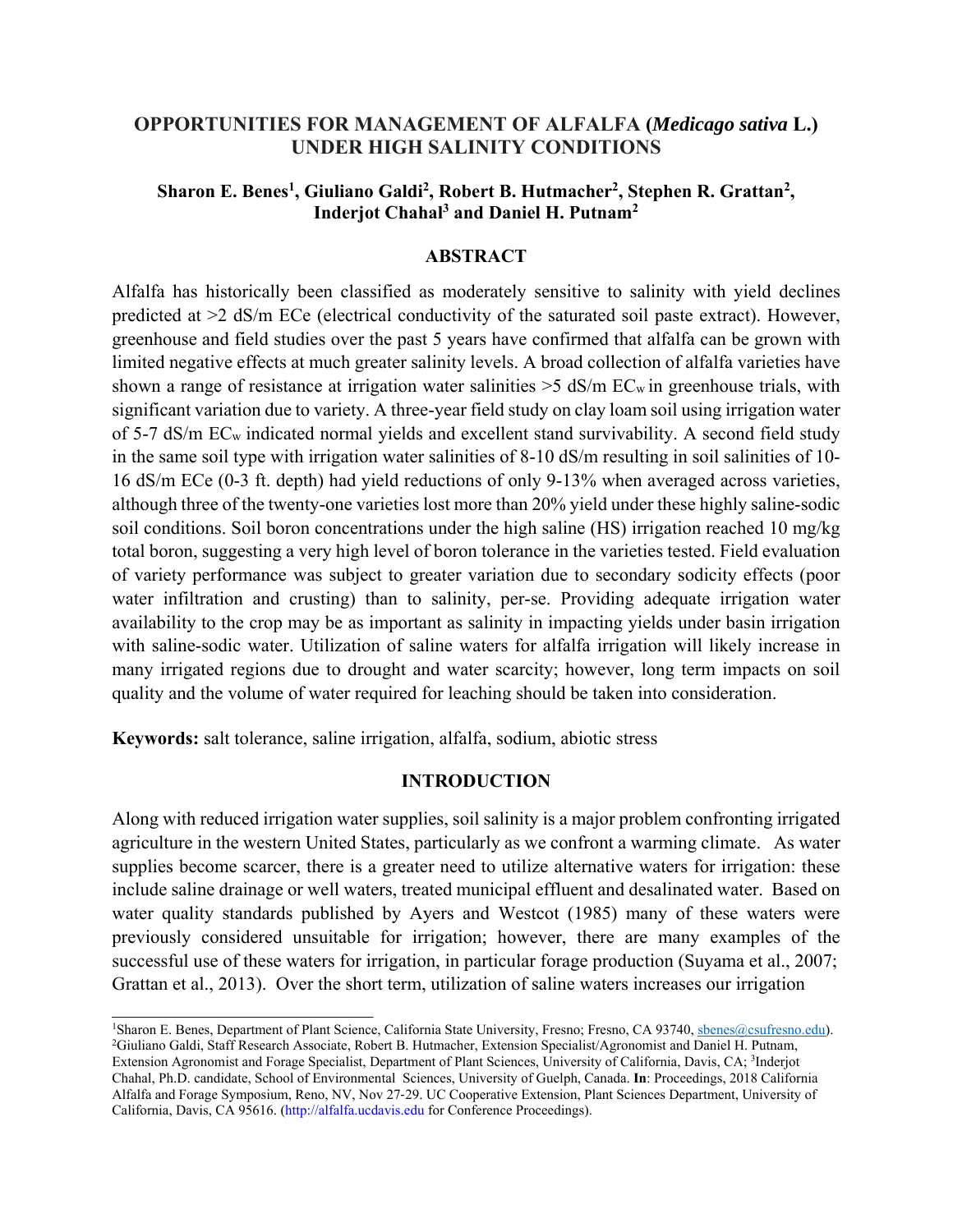water supplies, but consideration should also be given to long-term impacts on soil quality due to salt loading; or to the loss of soil structure and hydrologic function should these alternative waters be enriched in sodium (saline-sodic or sodic). For saline waters, leaching can reduce the build-up of salts in the root zone, but salts leached deeper in soil can negatively impact groundwater quality or surface water quality should drainage flows enter nearby water bodies. Furthermore, the need for periodic leaching increases the water requirement for successful crop production. Special attention should also be given to saline waters that are enriched in boron, as leaching fractions for boron are much higher than those for salts.

### **GREENHOUSE STUDY (ESTABLISHED PLANTS, 7-MONTH DURATION)**

Nineteen alfalfa varieties, including new materials selected for salt tolerance, were grown in tall pots in a greenhouse to determine the relative salt tolerance of established plants to saline irrigation (0.5, 5, 10 and 15 dS/m ECw). The cumulative relative yield (7 harvests) indicated that all varieties were fully tolerant to saline irrigation at ECw of 5 dS/m, and differentiation of the varieties was apparent only at 10 and 15 dS/m (Figure 1). The relative yield (RY) for shoots and for root + crown dry matter decreased significantly when the  $EC_w$  was  $> 5$  dS/m. Tolerant varieties had a RY for shoot dry matter of 48 to 58%, even at an irrigation water salinity of 15 dS/m EC<sub>w</sub>; whereas for



sensitive varieties, shoot RY was only 33% to 41% at 15 dS/m (Table 1).

On an absolute basis (cumulative yield for seven cuts), a consistent pattern was observed whereby the varieties which yielded the highest under nonsaline irrigation also yielded the highest at all levels of saline irrigation; e.g. varieties CUF101, AZNDCST, AZGERMSALTII, FG96T707 and Hybriforce 800 were the top five yielding regardless of salinity level (data not shown). Notable was the high biomass production (absolute basis) of CUF101 under saline irrigation, a variety grown in the San Joaquin Valley for many years that was not bred for salt tolerance per se. On a relative basis, CUF101 was ranked as moderately sensitive (Table 1) with large yield reductions for the 10 and 15 dS/m ECw treatments (as compared non-saline conditions); however, it still yielded higher than most other varieties at these salinity levels. The other top-yielding varieties under saline irrigation were materials that were selected for salt tolerance.

> **Table 1. Relative shoot biomass (% of non-saline control**† ) of nineteen greenhouse-grown alfalfa varieties irrigated with different levels of salinity (0.5, 5, 10, 15 dS m<sup>-1</sup> EC<sub>w</sub>). Tolerance levels (left column) is based primarily on yields at 10 dS  $m^{-1}$  EC<sub>w</sub>.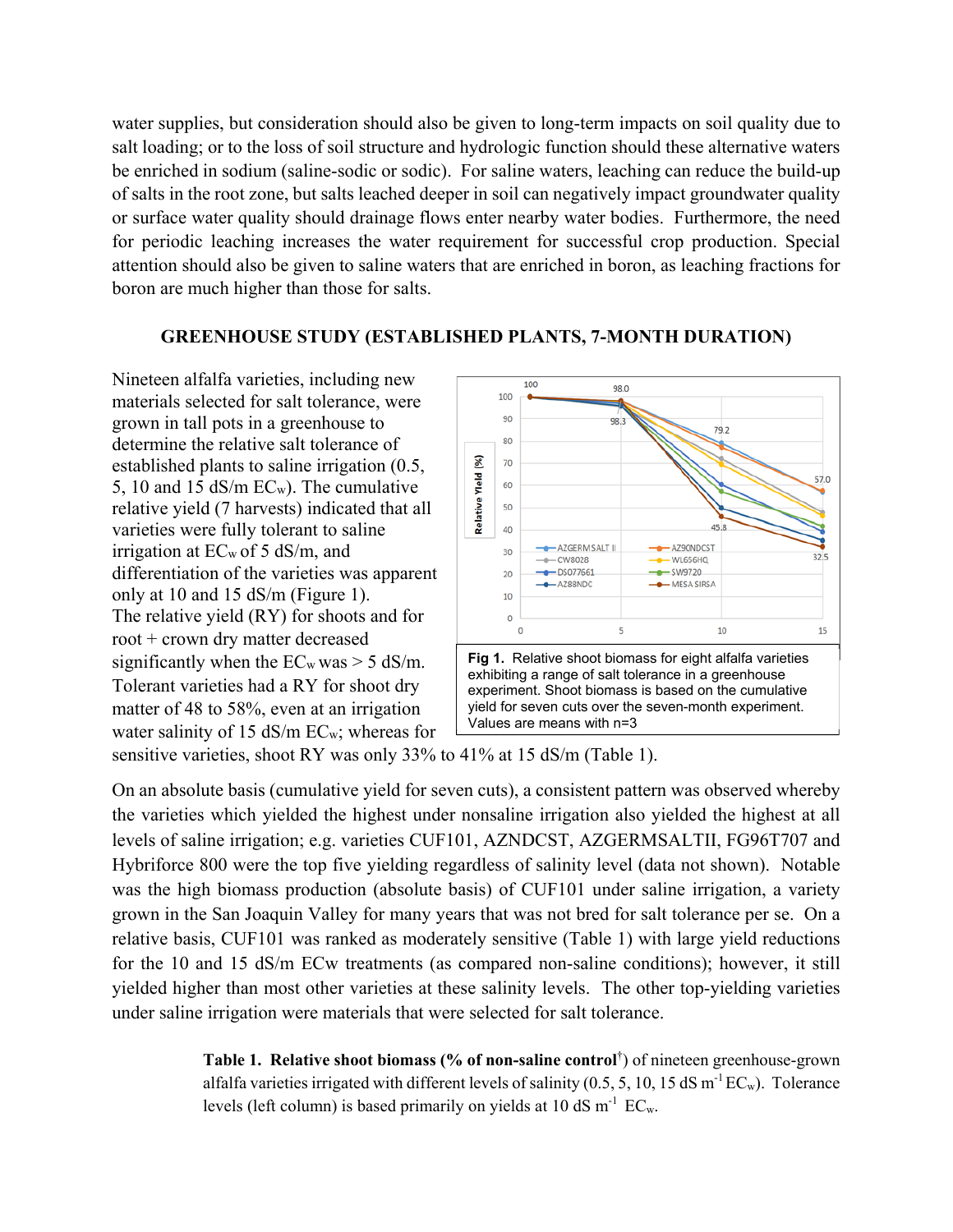| Tolerance*   | Var.#                   |                       | <b>Relative Yield (%)</b> |      |      |  |  |
|--------------|-------------------------|-----------------------|---------------------------|------|------|--|--|
|              |                         | <b>Variety name</b>   | $EC_{w}(dS/m)$            |      |      |  |  |
|              |                         |                       | 5                         | 10   | 15   |  |  |
| T            | 18                      | <b>AZGERM SALT II</b> | 98                        | 79.2 | 57   |  |  |
| $\mathbf{H}$ | 17                      | <b>AZ90NDCST</b>      | 98                        | 77.3 | 57.6 |  |  |
| $\mathbf{H}$ | $\overline{7}$          | <b>HYBRIFORCE800</b>  | 95.5                      | 76.2 | 56.3 |  |  |
| $\mathbf{H}$ | $\boldsymbol{9}$        | FG96T707              | 97.9                      | 74.7 | 53.6 |  |  |
| Ħ            | 8                       | <b>DS067092</b>       | 95.6                      | 75.2 | 48   |  |  |
| $\mathbf{H}$ | $\overline{2}$          | <b>SW8421S</b>        | 97.6                      | 70.3 | 52.6 |  |  |
| MT           | 13                      | <b>CW8028</b>         | 95.8                      | 72.1 | 47.8 |  |  |
| $\mathbf{H}$ | 5                       | <b>WL656HQ</b>        | 97.5                      | 69.6 | 46.4 |  |  |
| $\pmb{\pi}$  | 3                       | 6906N                 | 97.2                      | 68.3 | 46.4 |  |  |
| $\mathbf{H}$ | 12                      | <b>CW58S</b>          | 96.2                      | 65.7 | 42.7 |  |  |
| $\pmb{\pi}$  | 15                      | <b>SW9215</b>         | 96.9                      | 64.5 | 43.2 |  |  |
| <b>MS</b>    | 11                      | <b>CW48S</b>          | 96.2                      | 62.2 | 40.8 |  |  |
| $\mathbf{H}$ | 14                      | <b>DS077661</b>       | 97.2                      | 60.5 | 39.3 |  |  |
| Ħ            | $\mathbf{1}$            | <b>SW9720</b>         | 96.2                      | 57.2 | 41.9 |  |  |
| $\mathbf{H}$ | 6                       | <b>AMERISTAND901</b>  | 97                        | 57.9 | 40.8 |  |  |
| $\mathbf{H}$ | 20                      | CUF101(a)             | 94.7                      | 54.9 | 44.3 |  |  |
| Ħ            | $\overline{\mathbf{4}}$ | CUF101(b)             | 94.6                      | 54.7 | 43.9 |  |  |
| s            | 10                      | CW9S                  | 97                        | 44.6 | 40.6 |  |  |
| Ħ            | 16                      | <b>AZ88NDC</b>        | 96.1                      | 49.8 | 35.4 |  |  |
| $\pmb{\pi}$  | 19                      | <b>MESA SIRSA</b>     | 98.3                      | 45.8 | 32.5 |  |  |

† calculated from cumulative biomass for seven cuts taken during the seven-month experiment. ††AZ = Arizona, FG= Forage Genetics, CW = CalWest (now Alforex), WL=W-L Alfalfa, SW= S&W Seed.

For most varieties,  $Na<sup>+</sup>$  and Cl<sup>-</sup> concentrations in shoots (and roots + crowns) steadily increased (and  $K^+$  decreased) as the irrigation water salinity increased; e.g. shoot Na<sup>+</sup> was 1.7 to 2.8 times greater than the non-saline control at 10 dS/m ECw and 3.0 to 4.8 times greater at 15 dS/m ECw, with the more sensitive varieties (based on shoot RY) having the greatest increases. Differences in sodium accumulation amongst the varieties were greatest at the  $7<sup>th</sup>$  (last cut) in which case, the most sensitive varieties accumulated 2 to 3% sodium  $(= 870 - 1305 \text{ mmol/kg})$  in the shoot tissue at the highest salinity level. The most tolerant varieties had smaller increases in Na<sup>+</sup> and Cl (and less reduction in  $K^+$ ) in shoot tissue. Toxic ion exclusion and  $K^+$  discrimination (over Na<sup>+</sup>) may be important traits contributing to salinity tolerance in these alfalfa varieties.

#### **FIELD TRIAL 1 (2009–2012; BASIN IRRIGATION, 5.5–6.5 dS/m ECw)**

This trial was conducted in a clay loam soil at the University of California Westside Research and Extension Center (WSREC) in western Fresno County, California, testing the yield response of a broad range of alfalfa varieties to irrigation waters of 5.5-6.5 dS/m ECw which resulted in soil salinities of  $\sim$ 9.0 dS/m EC<sub>e</sub> by the end of the trial. In this trial, yields were in the normal range for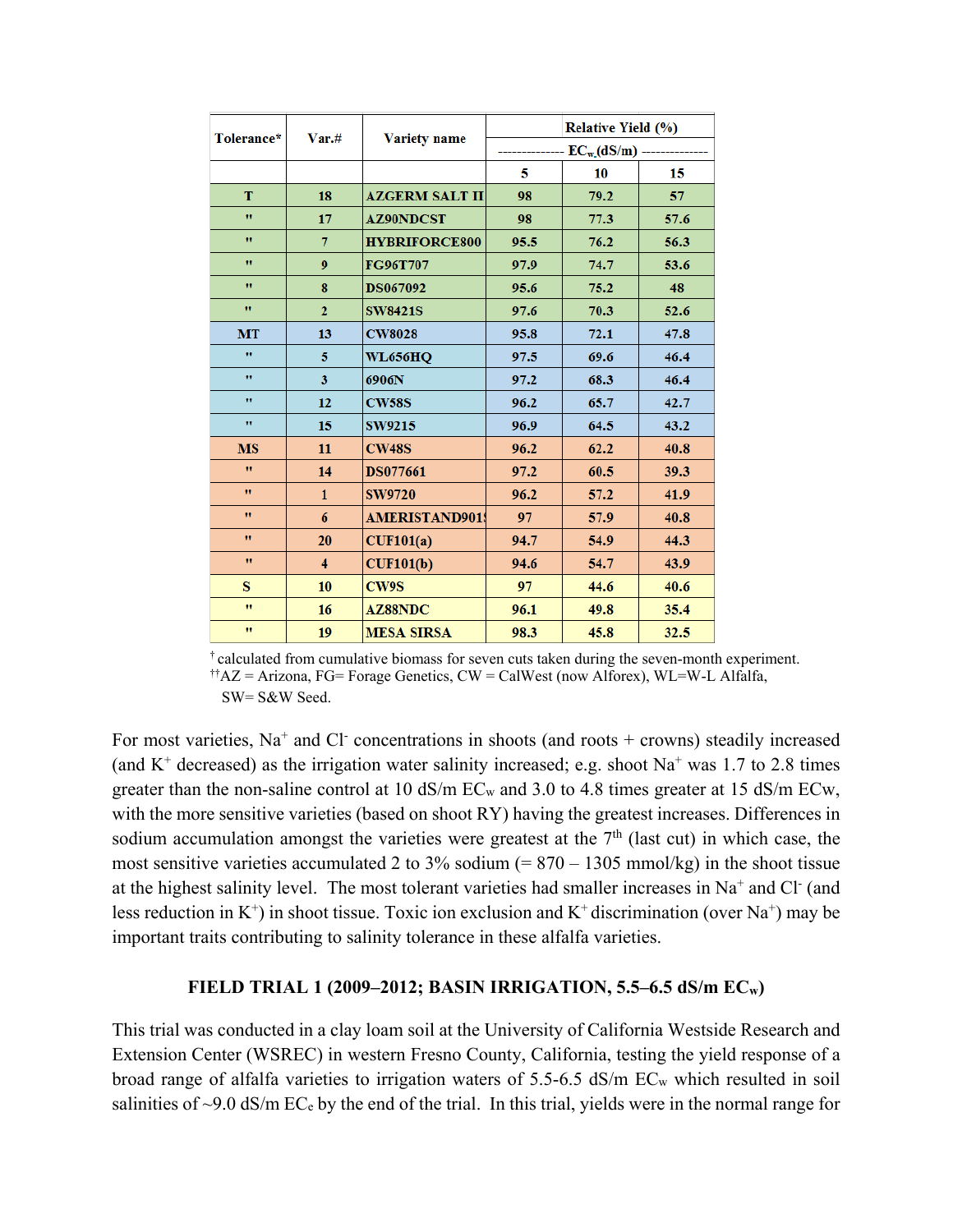this site (e.g. 12.3 ton/acre average) over the 3 years of saline irrigation (see http://alfalfa.ucdavis.edu/+producing/variety/data/2012/09WSFS10-12.htm for data). In fact, in this trial, varieties gained in their yield potential from year 1 to year 3, with yields increasing from 9.81 to 14.7 t/acre, in spite of an increase in salinity over the period of the trial. This trial was conducted only with saline water (no non-saline controls) with 6 replications and the varieties were significantly different over 3 years, ranging from an average low of 11.1 to a high of 13.3 t/a.

## **FIELD TRIAL 2 (2015-2017; BASIN IRRIGATION, 8-10 dS/m ECw)**

In this trial, the alfalfa was planted into pre-salinized, clay loam soil  $\sim$  4 to 5 dS/m EC<sub>e</sub>) and the 24 varieties were challenged with higher salinity water (8-10 dS/m ECw) which resulted in soil salinities of  $9.7 - 15.1$  dS/m ECe (0-5 ft. depth) in the high salinity (HS) basin during the second and third year. The low salinity (LS) basin received water averaging 1.24 dS/m and soil salinities were  $3.8 - 4.4$  dS/m ECe (0-5 ft. depth) during this period. Only a 9-13% yield decline was observed over three years of HS irrigation (Table 2), as compared to the 50-60 percent yield losses predicted by the Maas Hoffman yield loss coefficients.

|                                      | Yield (t/A) |           |           |           |           |           |             |           |                   |           |  |
|--------------------------------------|-------------|-----------|-----------|-----------|-----------|-----------|-------------|-----------|-------------------|-----------|--|
|                                      | 2015        |           | 2016      |           | 2017      |           | 3-year Avg. |           | <b>Cum. Yield</b> |           |  |
| <b>Variety</b>                       | <b>LS</b>   | <b>HS</b> | <b>LS</b> | <b>HS</b> | <b>LS</b> | <b>HS</b> | <b>LS</b>   | <b>HS</b> | <b>LS</b>         | <b>HS</b> |  |
| <b>SW9812</b>                        | 6.5         | 7.4       | 8.4       | 10.9      | 9.4       | 12.0      | 8.1         | 10.1      | 24.3              | 30.3      |  |
| <b>SW 9813</b>                       | 7.9         | 7.2       | 9.3       | 10.2      | 9.3       | 12.8      | 8.8         | 10.1      | 26.5              | 30.2      |  |
| <b>FG R914W259S</b>                  | 8.3         | 7.6       | 10.0      | 9.4       | 10.5      | 10.6      | 9.6         | 9.2       | 28.8              | 27.6      |  |
| <b>AmeriStand 915TS RR</b>           | 7.6         | 7.0       | 8.7       | 9.3       | 9.0       | 10.7      | 8.4         | 9.0       | 25.3              | 27.0      |  |
| <b>SW 8421-RRS</b>                   | 7.8         | 7.3       | 10.4      | 8.5       | 12.1      | 10.2      | 10.1        | 8.7       | 30.3              | 26.0      |  |
| <b>Saltana</b>                       | 7.4         | 6.8       | 9.7       | 8.7       | 11.5      | 10.4      | 9.5         | 8.7       | 28.5              | 26.0      |  |
| <b>AmeriStand 901TS</b>              | 7.3         | 6.3       | 9.7       | 8.7       | 11.5      | 10.4      | 9.5         | 8.5       | 28.6              | 25.4      |  |
| <b>FG R814W257S</b>                  | 7.7         | 6.4       | 8.8       | 9.6       | 9.3       | 9.1       | 8.6         | 8.4       | 25.8              | 25.1      |  |
| <b>CUF101</b>                        | 7.8         | 7.0       | 9.9       | 9.0       | 10.6      | 8.8       | 9.5         | 8.3       | 28.4              | 24.8      |  |
| 9R100                                | 7.8         | 7.0       | 9.7       | 8.2       | 10.4      | 9.4       | 9.3         | 8.2       | 27.9              | 24.6      |  |
| <b>SW9215</b>                        | 6.9         | 6.9       | 8.0       | 8.1       | 10.9      | 9.4       | 8.6         | 8.1       | 25.8              | 24.4      |  |
| <b>Sun Quest</b>                     | 7.4         | 6.6       | 9.8       | 7.6       | 12.4      | 9.9       | 9.9         | 8.0       | 29.6              | 24.1      |  |
| AZ-90NDC-ST                          | 7.9         | 6.1       | 9.9       | 8.4       | 10.6      | 9.4       | 9.5         | 8.0       | 28.4              | 24.0      |  |
| <b>CW050085</b>                      | 7.8         | 6.3       | 9.9       | 8.0       | 10.4      | 9.3       | 9.4         | 7.9       | 28.1              | 23.6      |  |
| <b>FG R814W258S</b>                  | 7.0         | 6.5       | 9.3       | 8.3       | 11.1      | 8.5       | 9.1         | 7.8       | 27.4              | 23.3      |  |
| AZ-88NDC                             | 7.4         | 6.3       | 9.3       | 7.8       | 9.5       | 8.5       | 8.7         | 7.5       | 26.2              | 22.5      |  |
| <b>SW 9215-RRS</b>                   | 7.6         | 6.2       | 10.3      | 7.4       | 10.6      | 8.4       | 9.5         | 7.3       | 28.4              | 22.0      |  |
| CW058071                             | 8.0         | 6.2       | 9.0       | 7.4       | 9.5       | 8.3       | 8.8         | 7.3       | 26.5              | 21.9      |  |
| <b>Desert Sun 8.10RR</b>             | 7.5         | 6.4       | 8.6       | 7.4       | 9.8       | 8.0       | 8.6         | 7.3       | 25.9              | 21.8      |  |
| <b>SW 9106</b>                       | 8.3         | 5.9       | 11.2      | 7.4       | 12.6      | 7.9       | 10.7        | 7.1       | 32.1              | 21.2      |  |
| <b>SW 8421-S</b>                     | 7.7         | 6.1       | 9.1       | 6.4       | 9.3       | 8.1       | 8.7         | 6.8       | 26.0              | 20.5      |  |
| Average                              | 7.6         | 6.7       | 9.5       | 8.4       | 10.5      | 9.5       | 9.19        | 8.20      | 27.6              | 24.6      |  |
| CV(96)                               | 10.9        | 23.5      | 19.6      | 28.2      | 31.0      | 30.3      | 21.8        | 25.8      | 27.1              | 30.7      |  |
| $LSD (P = 0.05)$                     | 1.2         | 2.2       | 2.6       | 3.4       | 4.6       | 4.1       | 0.3         | 0.3       | 2.0               | 2.0       |  |
| <b>Yield loss due to</b><br>salinity | 13.0%       |           | 11%       |           | 9%        |           | 11%         |           | 11%               |           |  |

Table 2. Alfalfa variety performance in a three-year field trial, Five Points, CA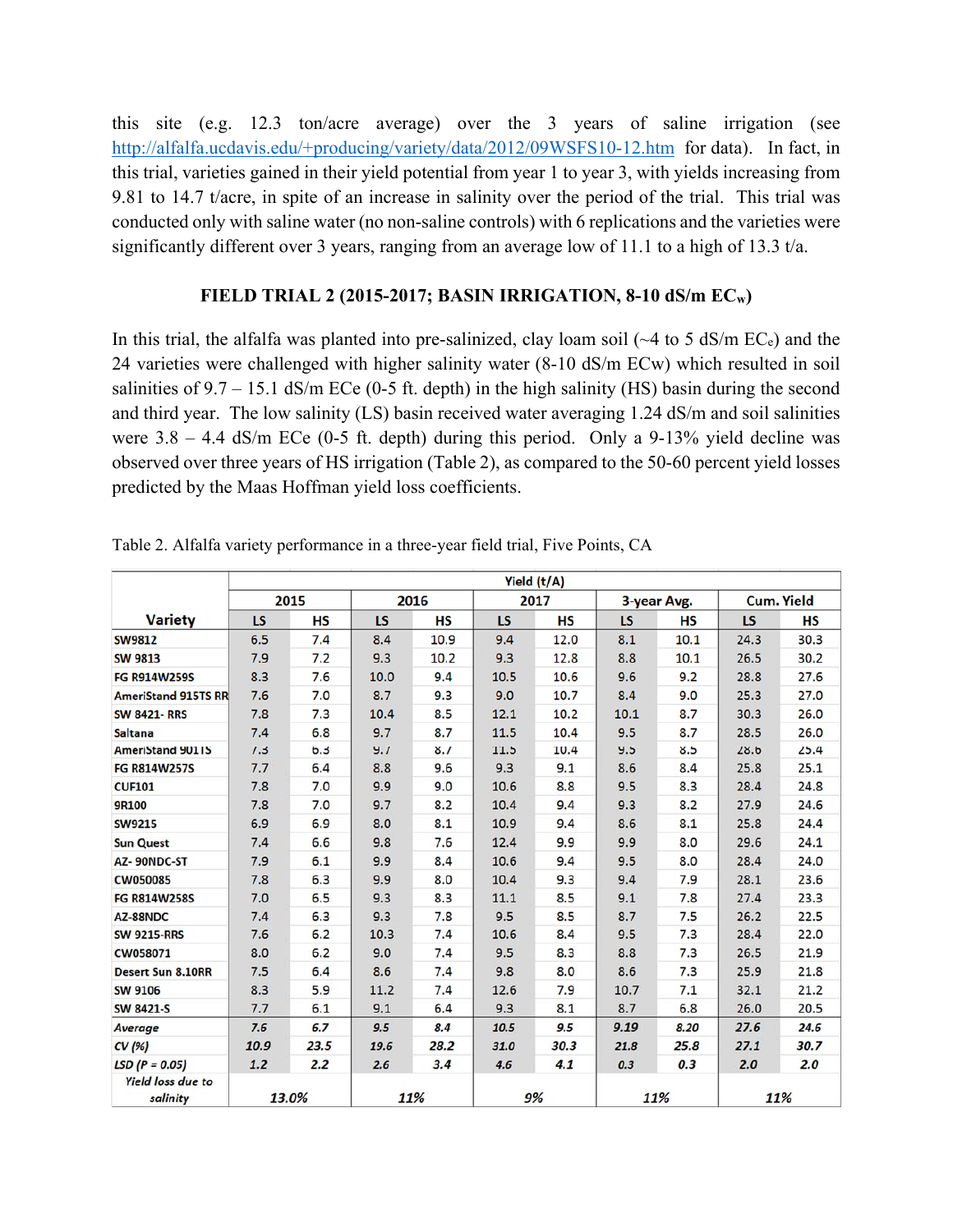Trial 2 provided valuable information on the overall salt tolerance of alfalfa, but we were unable to rank the varieties for salt tolerance due to the lack of uniform salinity (Fig. 2) and soil moisture within the basins. In spite of the replicated plots (4) for each variety and the use of 1 m borders, a significant border effect was observed. Adjustments were made to improve the distribution uniformity of the irrigation water and to increase the depth of water penetration, but care had to be taken to avoid water-logging given alfalfa's sensitivity to poorly-aerated soils and irrigation had to cease 10 - 12 days before harvesting. It was expected that the saline-sodic water used for irrigation in the HS basin would lead to clay dispersion and reduced infiltration, but at times infiltration was slow in the LS basin as well, due to the expanding clay loam soil that swells upon wetting. Small differences in elevation also created spatial variability in water infiltration. A third field trial at WSREC was established in spring 2017, utilizing subsurface irrigation in combination with surface irrigation (sprinkler systems) to resolve some of these uniformity problems.



Fig. 2. Soil salinity contour map (ECe, dS/m, 0-5 ft. depth) for October 2016 (end of 2nd year) of saline irrigation. LS basin (left) and HS basin (right), each 35 x 200 ft. Variation in soil salinity and soil moisture interfered with alfalfa variety comparisons under saline irrigation.

#### **FIELD TRIAL 3 (2017-2020; SUBSURFACE DRIP IRRIGATION, 8-10 dS/m ECw)**

A third variety trial at WSREC established in spring 2017 in non-salinized soil utilizes subsurface drip irrigation (SDI) to apply the saline water  $(8-10 \text{ dS/m EC}_{w})$ , along with occasional sprinkling for salt leaching. The primary intent is to deliver water more frequently (daily) and directly to the root zone and to avoid the wide variation in soil moisture that accompanies basin irrigation (soils excessively wet and poor aeration post-irrigation followed by extensive drying prior to harvest). The drip lines were buried 30 in. apart and approx. 12 in. deep in the clay loam soil. Thirty-four varieties, including AZ-90NDC-ST and AZ-88NDC as salt tolerant and salt-sensitive controls, respectively, and CUF101 as the public control were planted in 3 x 15 ft. plots replicated four times in a split plot design (Fig. 3). Low saline control plots receive water of 1–1.5 dS/m ECw. Acid is injected into both the LS and HS irrigation systems to keep the water pH below 7.0.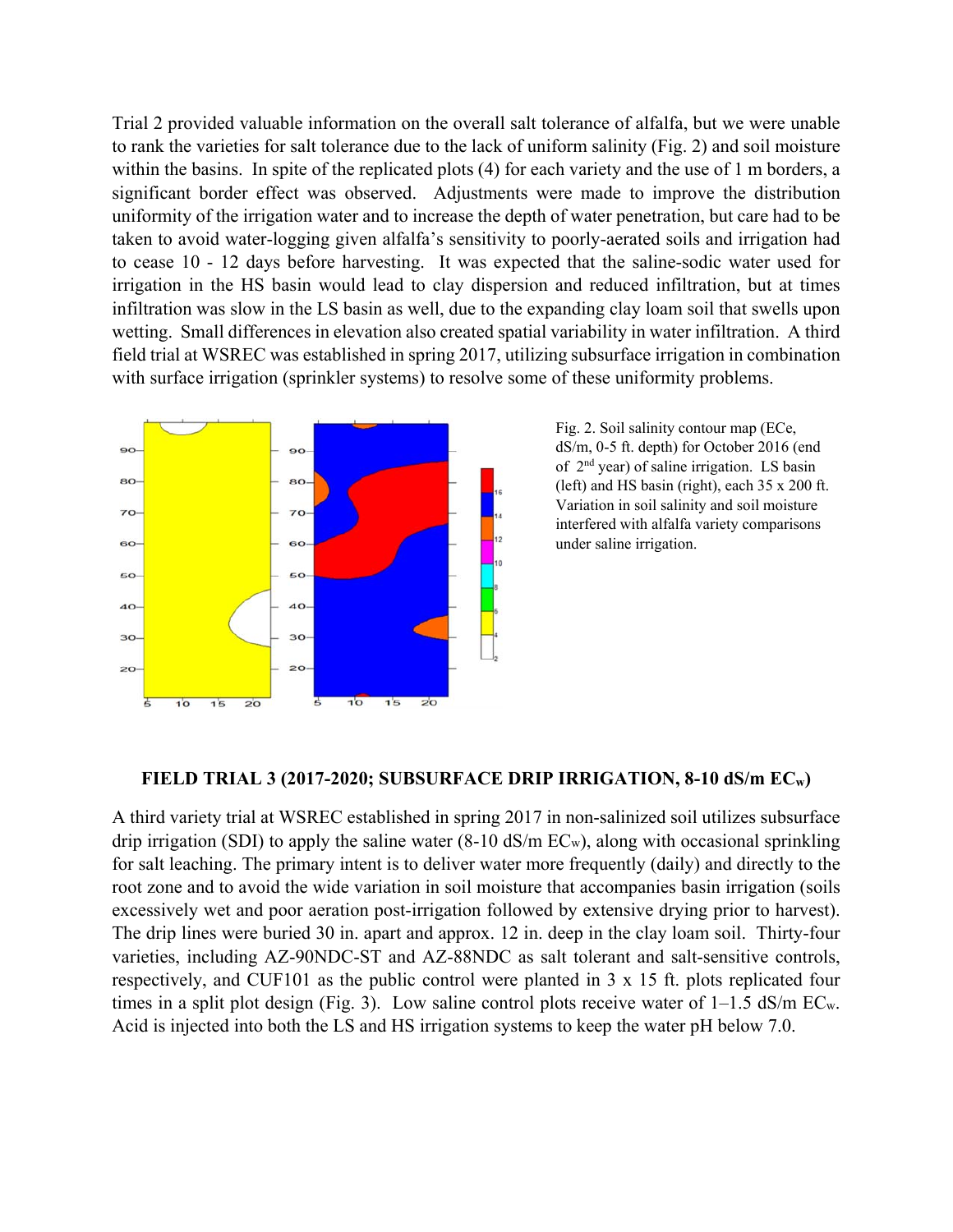

Fig. 3. Plot map showing the four basins (yellow = HS, white = LS irrigation) for the Trial 3 using SDI.

Cumulative hay yields (7 cuts) for the first full year of saline irrigation (2018), averaged 9.60 ton/acre across all varieties for the high salinity (HS) irrigated alfalfa as compared to 12.3 tons/acre under low salinity (LS) irrigation. This represents a much higher yield loss (21.8%) as compared to the average yield loss of 11% observed in Trial 2 over three years of basin irrigation at similar salinity levels. The delivery of saline water directly to the root zone of the alfalfa by the SDI could be an explanation, but yield outcomes cannot be determined from one year of data. Soil salinity data for early in the first full growing season (May 2018) reveal that the salinity was highest in the top foot  $(8.87 \text{ dS/m EC}_e)$  and decreased with depth.

# **PRELIMINARY CONCLUSIONS**

Results from our two basin-irrigated variety trials indicate that alfalfa is much more salt tolerant than previously thought, similar to the conclusions of Cornacchione and Suarez (2015). These results suggest that irrigation waters of higher salinity  $(5 - 8 \text{ dS/m EC}_{w})$  which result in soil salinities of 10 dS/m ECe or higher can be used for basin-irrigated alfalfa grown on deep fertile soils, with potential yield losses ranging from negligible to 20% over three years, depending on the variety. In spite of modest yield losses under saline conditions, these are still economically viable yield levels for alfalfa grown under relatively high levels of salinity. Furthermore, the HS irrigation waters used in our study averaged 7.0 ppm (mg/L) of boron. Most water quality standards (e.g. Ayers and Wescot, 1985) consider irrigation waters with boron > 2.0 ppm (mg/L) to have a severe restriction and they should only be used to irrigate boron tolerant crops. The high yields observed under our HS irrigation confirm that alfalfa is quite boron tolerant, similar to the results of Maas and Grattan (1999). Furthermore, the deep-rooted characteristics of alfalfa may enable utilization of deeper subsurface moisture, even at moderate to high salinity levels.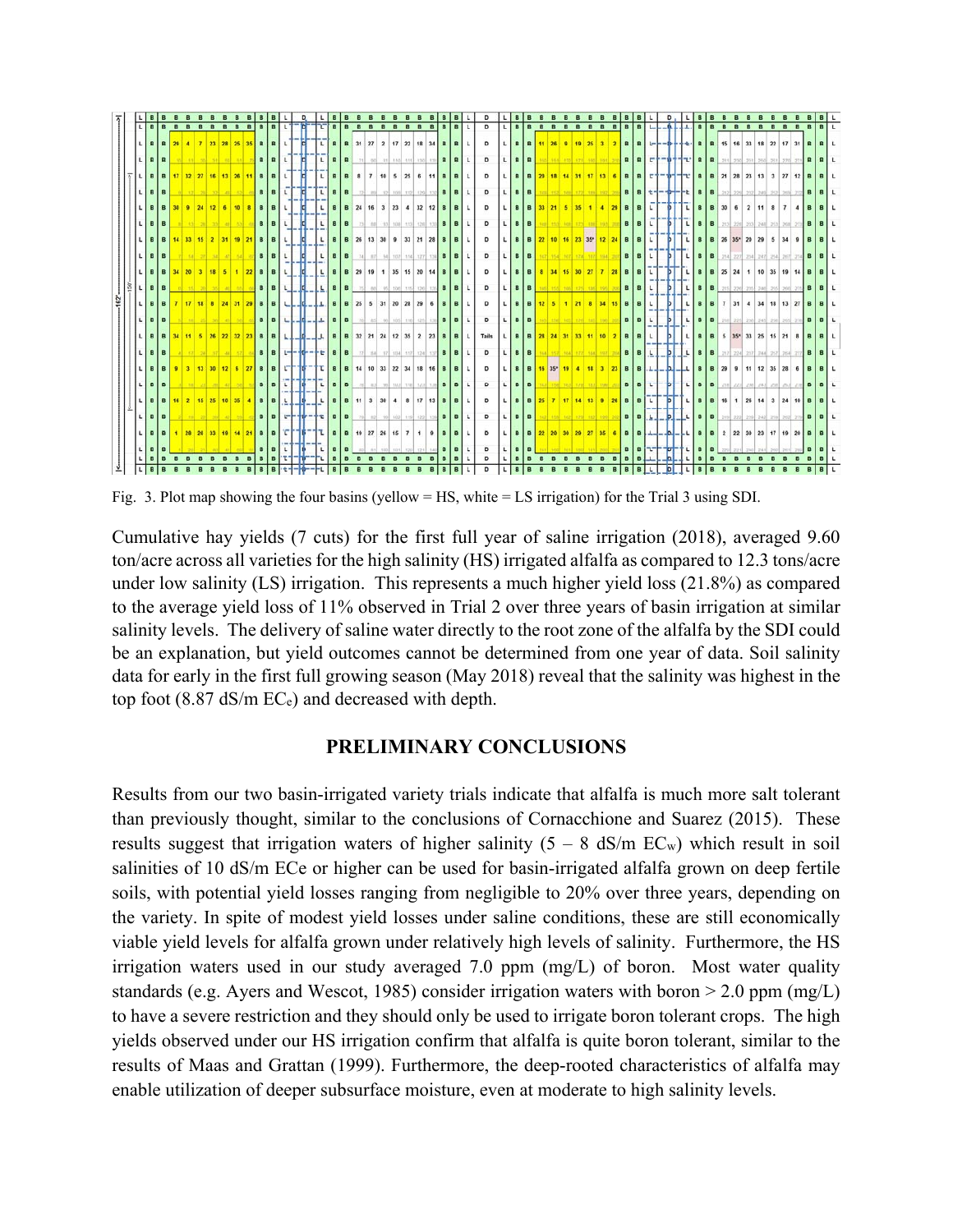Although most alfalfa is still surface-irrigated, subsurface drip-irrigation (SDI) is showing promising results to irrigate alfalfa more quickly and uniformly and to avoid long periods of low soil moisture when the field is dried down for harvesting (Putnam et al., 2017). Based on the very limited results from our SDI trial, we can say that the yield response under saline irrigation may be different in this system and thus we cannot extend our saline irrigation recommendations for basin-irrigated systems to SDI, as of yet. Two more years of yield data from our SDI trial should allow us to draw some preliminary conclusions. It will also be more challenging to maintain an SDI system when saline waters are utilized due to the tendency for salts to clog the emitters.

# **CONSIDERATIONS FOR THE USE OF SALINE IRRIGATION IN ALFALFA PRODUCTION**

The long term impact of saline irrigation on soil quality should be considered, including the volume of irrigation water required to return the soil salinity to levels suitable for most other crops– ideally below 5.0 dS/m ECe. Therefore, less saline irrigation should be utilized when future rotations would include more salt-sensitive crops. Soil texture and infiltration characteristics largely determine the extent to which salts can be leached from saline-irrigated fields and some soils are not easily leached due to their saline-sodic condition or subsurface impediments. Careful water management during stand establishment, prevention of crusting, and agronomic practices to promote water infiltration and prevent ponding will be particularly important to the successful production of alfalfa under saline-sodic conditions. When waters are affected by sodicity (high sodium with respect to calcium), the tendency for sodium to disperse clay particles and break down the soil structure poses significant challenges. Typically, soil amendments such as gypsum are needed to supply calcium and reduce exchangeable sodium, or soil sulfur can be used to reduce soil pH and solubilize native calcium in the soil. Use of these amendments is essential, but it also increases production costs. Likewise, when saline waters are also high in boron, attention should be given to boron accumulation in the soil given that boron is not easily leached from soil.

When irrigating with saline water, it is difficult to estimate the resulting soil salinity. This will depend on the volume and frequency of water application and the leaching fraction which is a function of the infiltration characteristics of the soil as influenced by soil texture, structure, EC/SAR ratio, pH and other soil chemical properties (Suarez et al. 2006). Most yield loss thresholds are based on soil salinity, thus it is desirable to estimate the resulting soil salinity. A factor of 1.5 is often used ( $EC_e = EC_w \times 1.5$ ), but this is for low frequency irrigation and assumes a 15-20% leaching fraction applied at every irrigation (maintenance leaching) which for the most part, is no longer feasible due to scarce irrigation water supplies and concerns for leaching nitrate below the root zone. Occasional reclamation leaching is a more likely scenario but it implies that the soil salinity will increase until it reaches an undesirable level after which leaching will be employed. With high frequency irrigation such as SDI, however, the soil salinity may not increase